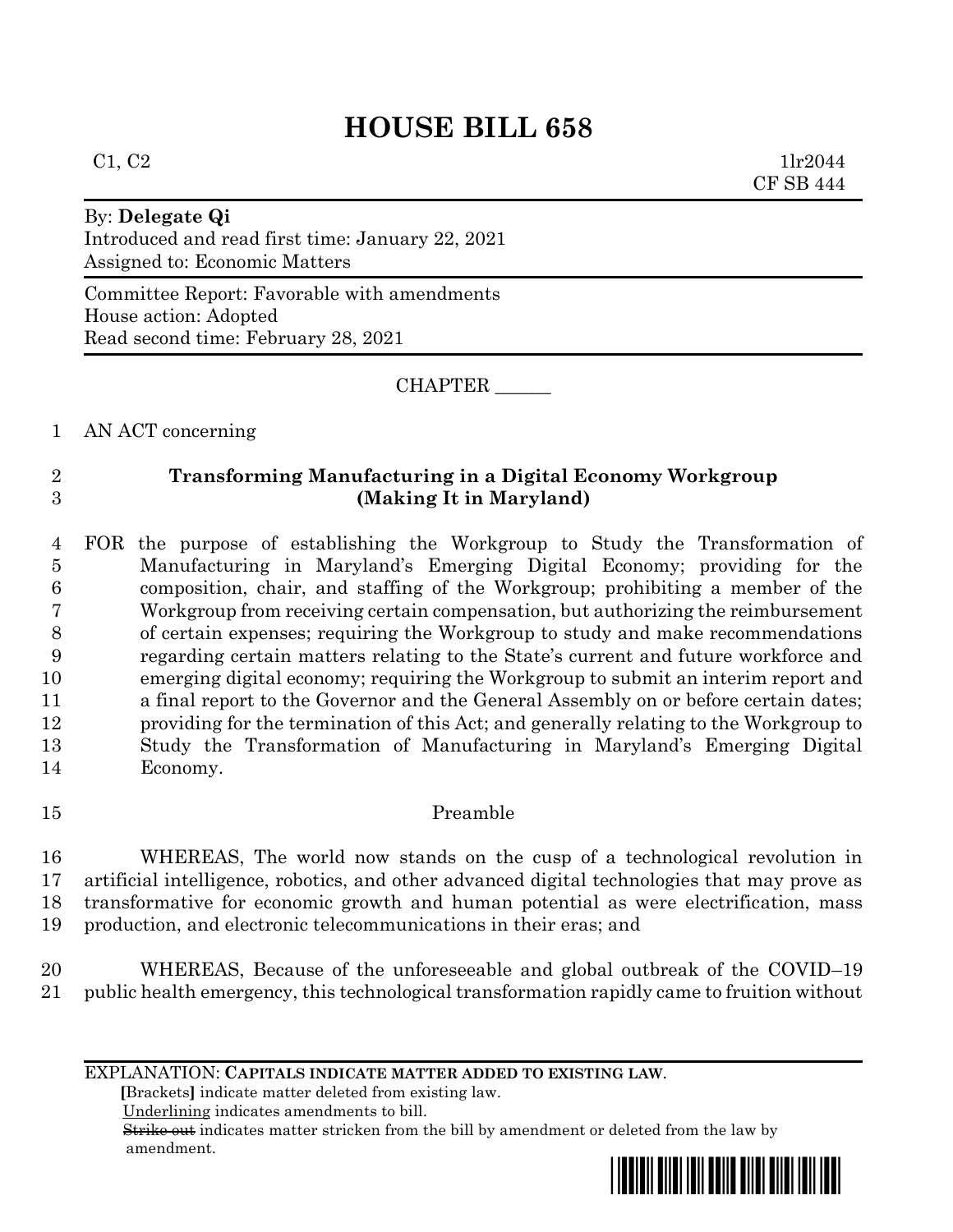### **HOUSE BILL 658**

 adequate preparedness, exposing our economy's vulnerabilities on an unprecedented scale; and

 WHEREAS, In this new era of COVID–19, there is an imperative for the State to respond to this global digital technology transformation that is occurring within the manufacturing industry; and

 WHEREAS, There is a required transformation within the workforce to ensure that diverse labor has the capabilities and confidence to work alongside new technologies and thrive in a digitized workplace; and

 WHEREAS, In response, manufacturers will need to partner with industry leaders, education stakeholders, and State representatives to identify digital and related technologies impacting transformation, explore work skills and needed retraining of the labor force, and employ viable and innovative solutions to support manufacturers' transformation into the new digital economy; now, therefore,

 SECTION 1. BE IT ENACTED BY THE GENERAL ASSEMBLY OF MARYLAND, That:

 (a) There is a Workgroup to Study the Transformation of Manufacturing in Maryland's Emerging Digital Economy.

- (b) The Workgroup consists of the following members:
- (1) two members of the Senate of Maryland, appointed by the President of the Senate;
- (2) two members of the House of Delegates, appointed by the Speaker of the House;
- (3) the Secretary of Information Technology, or the Secretary's designee;
- (4) the Secretary of Commerce, or the Secretary's designee;
- (5) the Secretary of Labor, or the Secretary's designee;

 (6) one member of the Maryland Manufacturing Advisory Board (MMAB), designated by the chair of MMAB;

 (7) one representative of the Regional Manufacturing Institute of Maryland (RMI), designated by the President of RMI;

 (8) one representative of the Maryland Association of Community Colleges (MACC), designated by the Executive Director of MACC;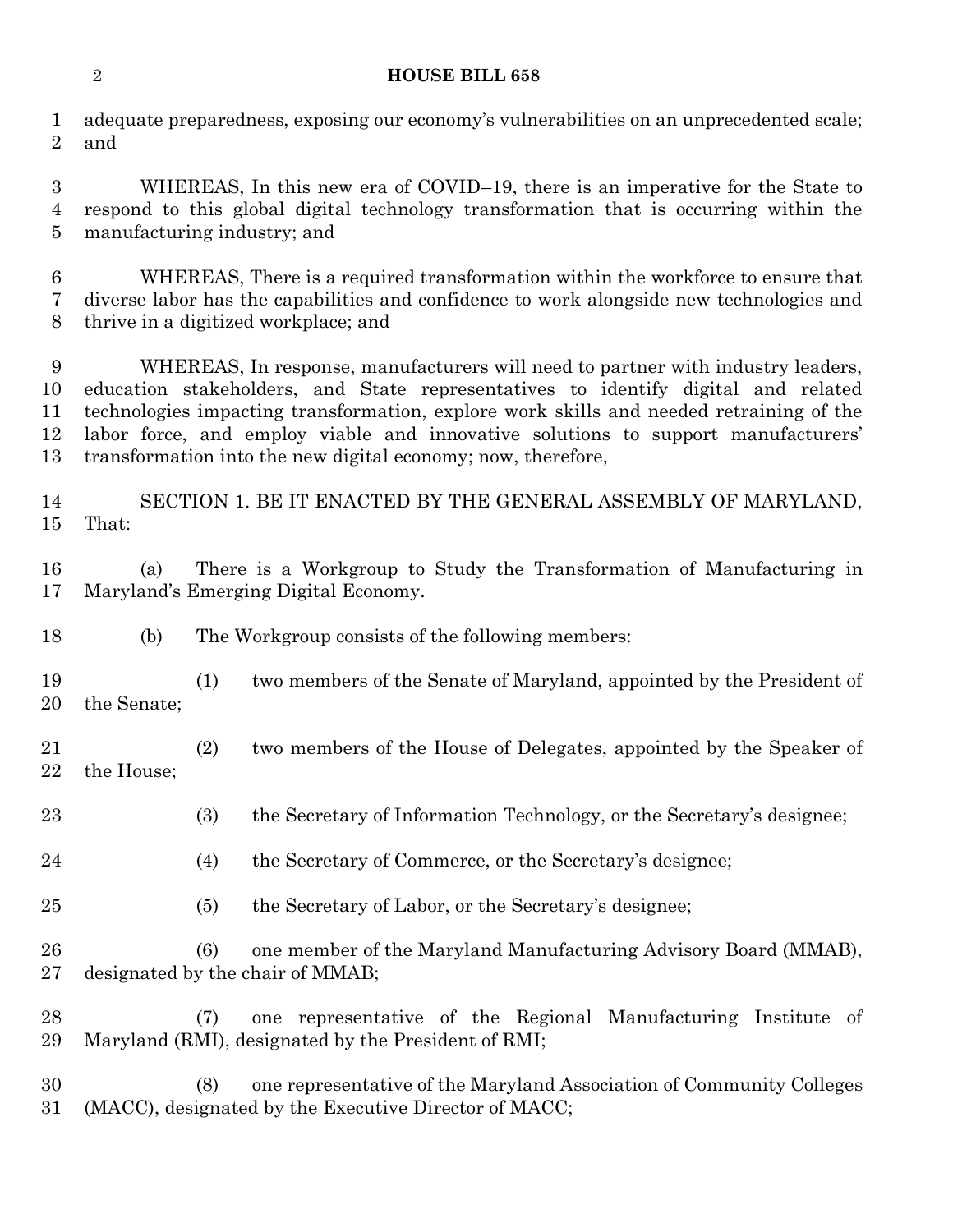# **HOUSE BILL 658** 3

| $\mathbf{1}$<br>$\overline{2}$     |                                                                                                                                                                                                            | one representative of the Maryland Independent College and<br>(9)<br>University Association (MICUA), designated by the President of MICUA;                                                                             |
|------------------------------------|------------------------------------------------------------------------------------------------------------------------------------------------------------------------------------------------------------|------------------------------------------------------------------------------------------------------------------------------------------------------------------------------------------------------------------------|
| $\boldsymbol{3}$<br>$\overline{4}$ |                                                                                                                                                                                                            | one representative of the University System of Maryland (USM),<br>(10)<br>designated by the Chancellor of USM;                                                                                                         |
| $\overline{5}$<br>6                |                                                                                                                                                                                                            | one representative of the Maryland Manufacturing<br>Extension<br>(11)<br>Partnership (MD MEP), designated by the Executive Director of MD MEP;                                                                         |
| 7<br>$8\,$                         |                                                                                                                                                                                                            | one representative of the Regional Additive Manufacturing Partnership<br>(12)<br>of Maryland (RAMP MD), designated by the Executive Director of RAMP MD;                                                               |
| 9<br>10                            |                                                                                                                                                                                                            | one representative of the Maryland Tech Council (MTC), designated by<br>(13)<br>the Chief Executive Officer of MTC;                                                                                                    |
| 11<br>12                           |                                                                                                                                                                                                            | one representative of the Fraunhofer Center Mid-Atlantic, designated<br>(14)<br>by the President of Fraunhofer USA;                                                                                                    |
| 13<br>14<br>15                     | AFL-CIO; and                                                                                                                                                                                               | one representative of the Maryland State and District of Columbia<br>(15)<br>AFL-CIO, designated by the President of the Maryland State and District of Columbia                                                       |
| 16<br>17<br>18                     |                                                                                                                                                                                                            | four representatives from manufacturing companies currently in good<br>(16)<br>standing with the Maryland Department of Assessments and Taxation for the last 5 years,<br>designated by the Board of Directors of RMI. |
| 19<br>20<br>21                     | The President of the Senate and the Speaker of the House shall jointly<br>(c)<br>designate the chair and vice chair of the Workgroup from among the members appointed<br>by the President and the Speaker. |                                                                                                                                                                                                                        |
| 22<br>23                           | (d)<br>Workgroup.                                                                                                                                                                                          | The Department of Legislative Services Commerce shall provide staff for the                                                                                                                                            |
| 24                                 | (e)                                                                                                                                                                                                        | A member of the Workgroup:                                                                                                                                                                                             |
| 25                                 |                                                                                                                                                                                                            | (1)<br>may not receive compensation as a member of the Workgroup; but                                                                                                                                                  |
| 26<br>27                           |                                                                                                                                                                                                            | (2)<br>is entitled to reimbursement for expenses under the Standard State<br>Travel Regulations, as provided in the State budget.                                                                                      |
| 28                                 | (f)                                                                                                                                                                                                        | The Workgroup shall:                                                                                                                                                                                                   |
| 29<br>30<br>31                     |                                                                                                                                                                                                            | (1)<br>identify the new and emerging digital technologies that are shaping the<br>work of the future, the education and skills needed, and the viable strategies for businesses<br>to adopt these technologies;        |